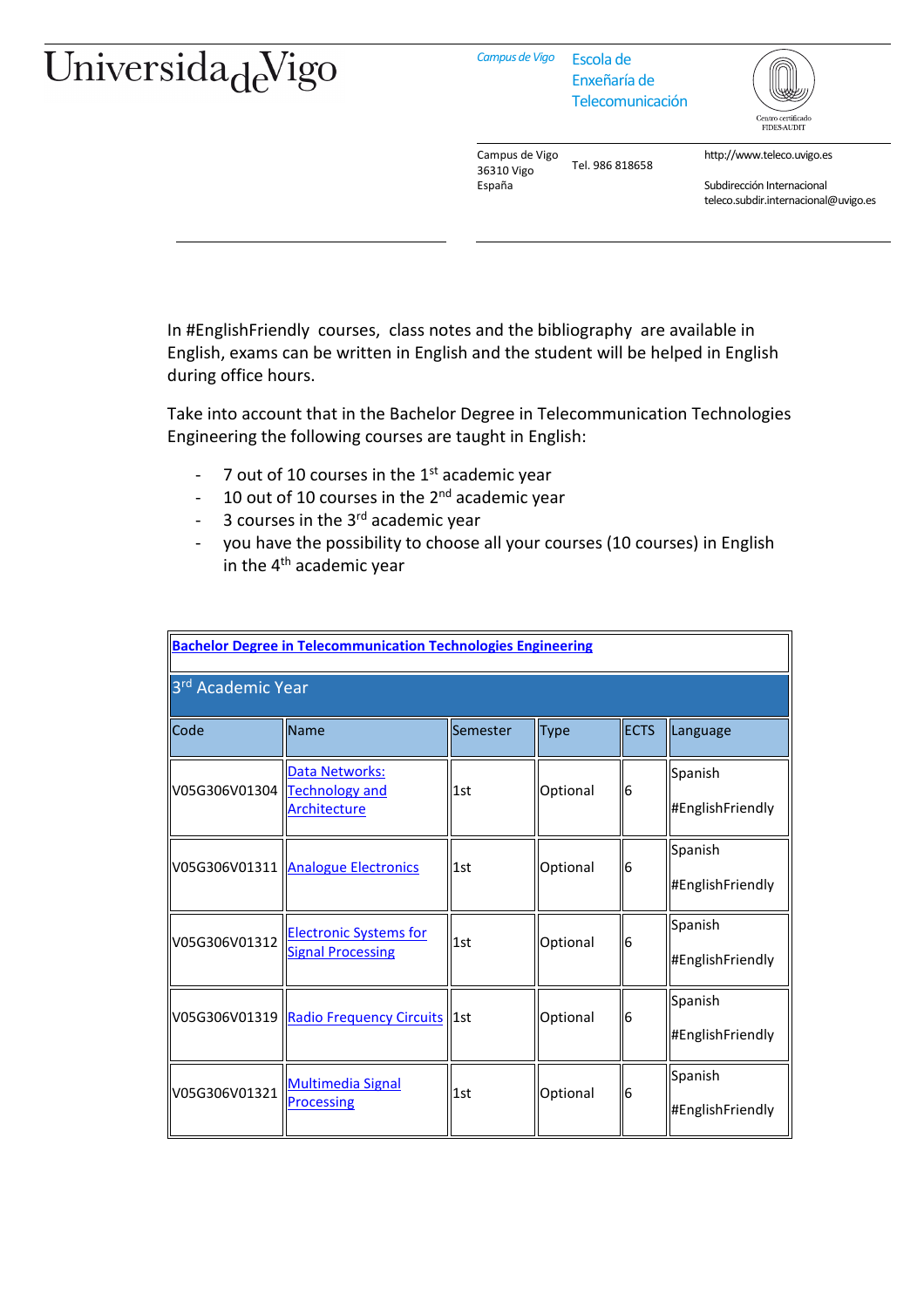## UniversidadeVigo

*Campus de Vigo* Escola de

Enxeñaría de Telecomunicación

| V05G306V01327                  | <b>Fundamentals of</b><br><b>Acoustics Engineering</b> | 1st | Optional | 6 | Spanish<br>#EnglishFriendly |
|--------------------------------|--------------------------------------------------------|-----|----------|---|-----------------------------|
|                                | V05G306V01329 Video and Television                     | 1st | Optional | 6 | Spanish<br>#EnglishFriendly |
|                                | V05G306V01308 Multimedia Networks                      | 2nd | Optional | 6 | Spanish<br>#EnglishFriendly |
|                                | V05G306V01315 Power Electronics                        | 2nd | Optional | 6 | Spanish<br>#EnglishFriendly |
|                                | V05G306V01317 Microelectronics Design                  | 2nd | Optional | 6 | Spanish<br>#EnglishFriendly |
|                                | V05G306V01322 Microwave Circuits                       | 2nd | Optional | 6 | Spanish<br>#EnglishFriendly |
| V05G306V01323                  | Radio Spectrum<br>Management                           | 2nd | Optional | 6 | Spanish<br>#EnglishFriendly |
| V05G306V01324                  | <b>Principles of Digital</b><br>Communications         | 2nd | Optional | 6 | Spanish<br>#EnglishFriendly |
| V05G306V01326                  | <b>Wireless Systems and</b><br><b>Networks</b>         | 2nd | Optional | 6 | Spanish<br>#EnglishFriendly |
| V05G306V01330   Room Acoustics |                                                        | 2nd | Optional | 6 | Spanish<br>#EnglishFriendly |